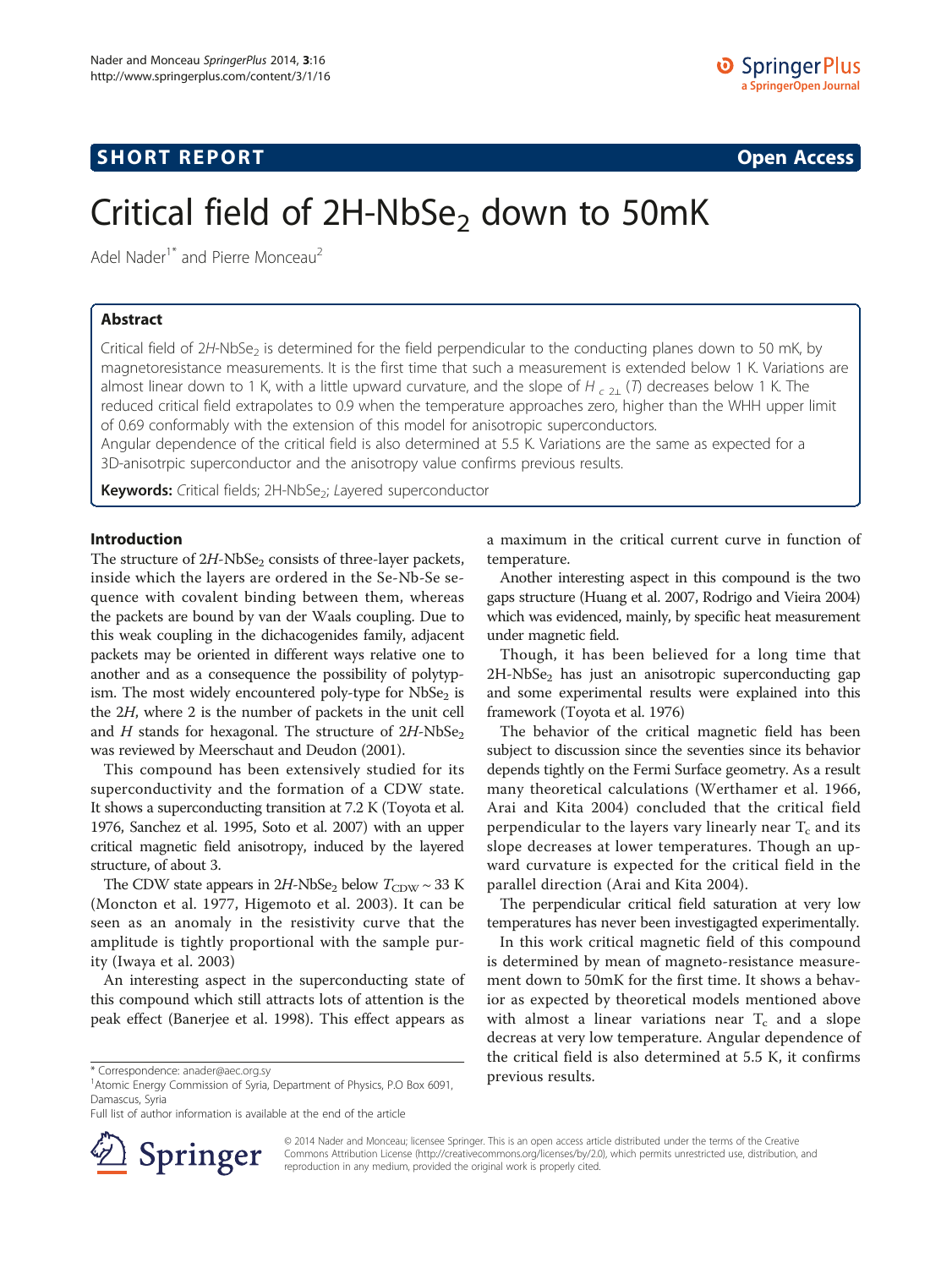## Experimental details

The  $NbSe<sub>2</sub>$  powder is prepared starting from constituting elements at stoechiometric ratio, and then the crystals are grown by thermal gradient using the iodine as a transport agent. Single crystals of these compounds are in platelet form with a diameter in the range of 2 mm and a thickness of 50 μm.

Measurements down to 50 mK are done using a top loading dilution refrigerator and a 8 Tesla superconducting magnet. The anisotropy is measured at 5.5 K using a rotating system with an accuracy of 0.1°.

# Results and discussion

Our best sample, of the sharpest transition has a critical temperature at half height of normal state resistance of 7.0 K, with a transition width of about 0.8 K, as shown in Figure 1.

The upper critical magnetic field is taken at half height of the measured magneto-resistance. Figure [2](#page-2-0) shows variations of H  $_{c,21}$  (T). It shows a little upward curvature near Tc. Though, by experience, upward curvature near  $T_c$ may be induced by a rather wide resistive transition, a better discussion of such an aspect would then need a better quality sample, with a sharpest transition. Nevertheless, such an upward curvature was expected by by Arai and Kita ([2004\)](#page-3-0) for the parallel critical field or for layer compounds of higher anisotropies (Woollam et al. [1974](#page-4-0)).

Below 1 K the slope of H  $_{c,2\perp}$  (T) decreases as expected by Werthamer et al. ([1966\)](#page-4-0) for a dirty superconductor and by Arai and Kita [\(2004](#page-3-0))).

Our results are similar to that found in (Toyota et al. 1976) where the measurements were done only down to 1.3 K. Though, no upward curvature near  $T_c$  was mentioned in (Toyota et al. 1976), probably because samples were of a much better quality; their RRR ratio was always higher than 30, although, for our sample it is less than 10.

Figure [3](#page-2-0) shows  $h(t)$ , which is the upper critical field normalized as in (Werthamer et al. [1966](#page-4-0)) i.e.  $t = T / T_c$  and  $h = H_{c2} / (-dH_{c2}/dt)$ . h (t) extrapolates to 0.9 when  $t \rightarrow 0$ .

Werthamer et al. [\(1966\)](#page-4-0) extended the calculation of the upper critical field for a bulk superconductor by taking in account Pauli spin paramagnetism and spinorbit impurity scattering. According to this model this value should not be greater than 0.69. Though, in (Hohenberg and Werthamer [1967\)](#page-3-0) it was shown that this is possible for anisotropic superconductors when Fermi surface is no more spherical.

Also, the sketch of  $h(t)$  seems to be in good agreement with the reduced critical field curve calculated using the Fermi surface obtained by local density approximation (LDA) by Arai and Kita [\(2004](#page-3-0)) (see Figure 1 in this reference). According to this calculation  $h$  (0) extrapolates to about 0.95.

Figure [4](#page-3-0) shows variations of H  $_{c2}$  ( $\theta$ ) at 5.5 K, where  $\theta$  is the angle between the conducting planes and the magnetic field. The following formula was given by Lawrence and Doniach [\(1971](#page-3-0)):

$$
H_{c2}(\theta, T) = \varepsilon H_{c2\perp}(T) \left(\varepsilon^2 \sin^2 \theta + \cos^2 \theta\right)^{-\frac{1}{2}} \tag{1}
$$

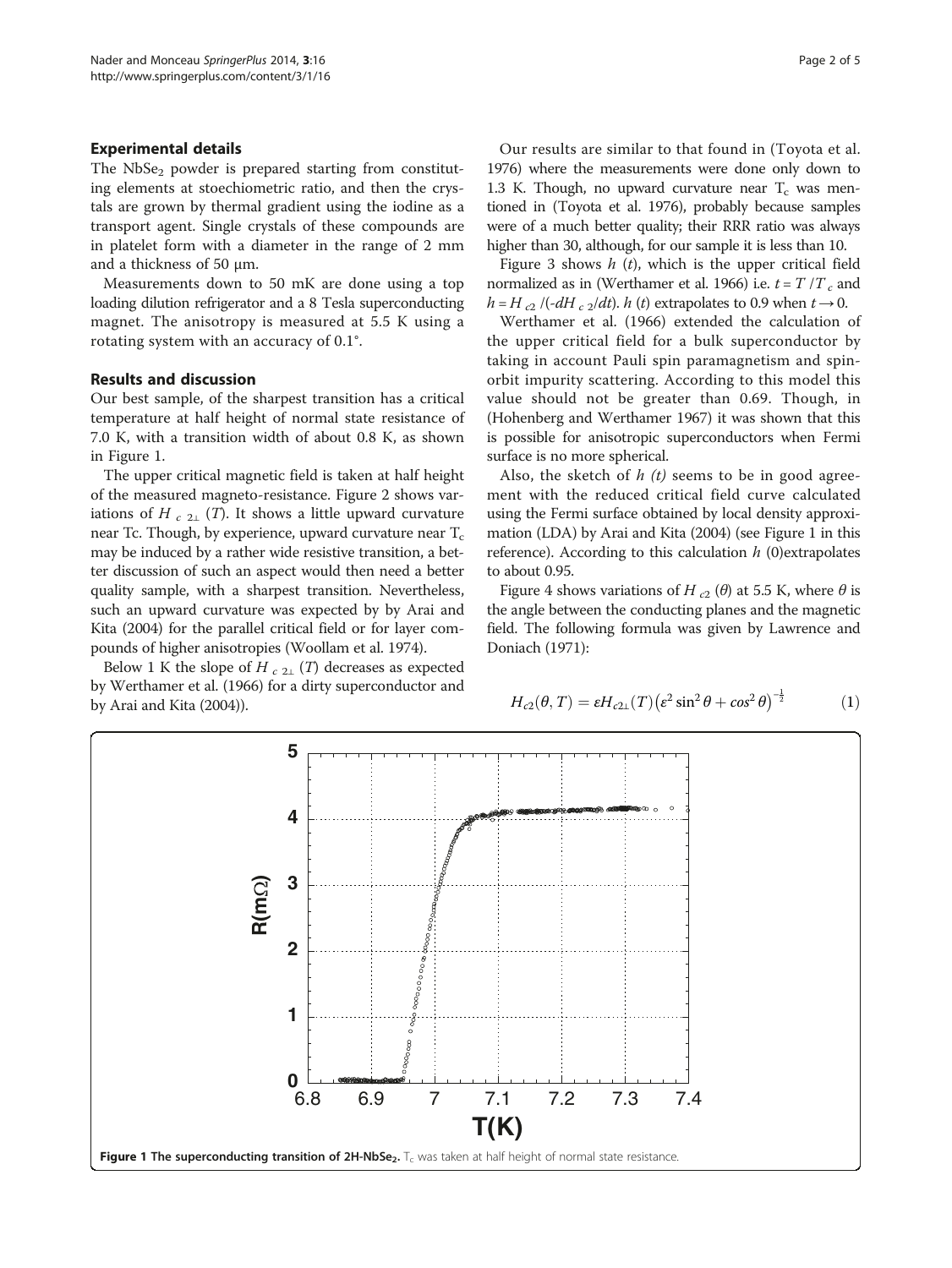<span id="page-2-0"></span>

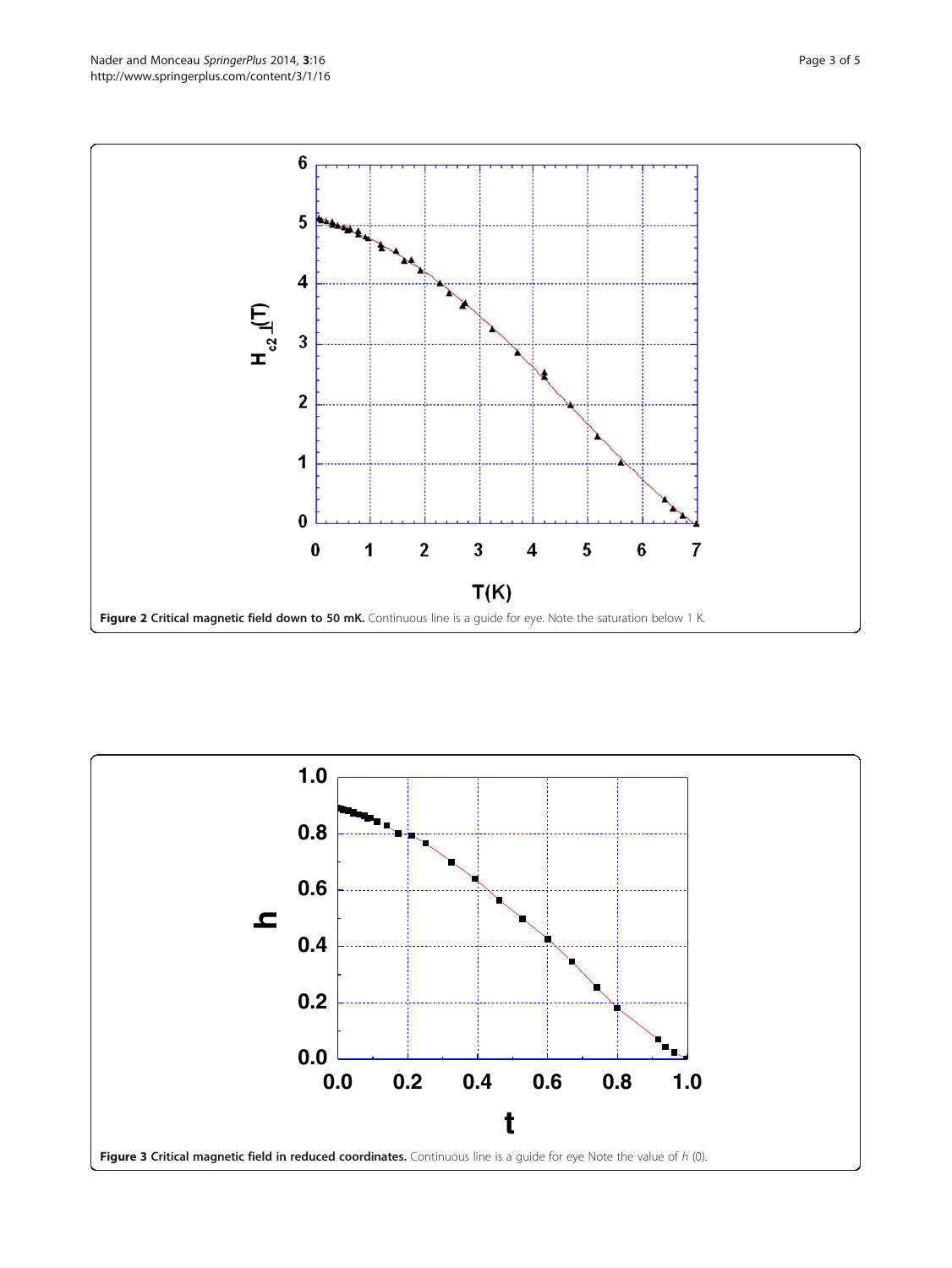<span id="page-3-0"></span>

where  $\varepsilon$  is the ratio of the parallel critical field to the perpendicular one at T.

The fit with this formula gives an anisotropy of 3.2. This value approaches those found in (Toyota et al. [1976](#page-4-0), Sanchez et al. [1995\)](#page-4-0).

Though, Lawrence and Doniach simple model based on the effective mass anisotropy was proven not to be sufficient to describe the critical field anisotropy in layered superconductors as shown by Toyota et al. ([1976](#page-4-0)) and that other assumptions should be made such as the gap anisotropy, but it could be used as a first approximation to extract anisotropy from the H  $_{c2}$  ( $\theta$ , T) curve.

Let us note also that the critical field anisotropy is temperature dependent, and the parallel critical field shows an upward curvature in (Toyota et al. [1976](#page-4-0), Muto et al. [1973](#page-4-0)).

In plane and out-of-plane coherence lengths are then  $\xi_{\parallel}$  (0) =74 Å and  $\xi_{\perp}$  (0) = 23 Å respectively.  $\xi_{\perp}$  (0) is much greater than the distance separating the centers of two successive conducting planes, which confirms that  $2H\text{-}NbSe_2$ is a 3D-anisotropic superconductor.

Coherence lengths as well as the critical field anisotropy are of the same range as found in (Sanchez et al. [1995](#page-4-0)) by specific heat measurements.

## Conclusion

Critical magnetic field measurement of  $2H\text{-}NbSe_2$  is extended down to 50 mK. The slope of  $H_{c,2\perp}(T)$  decreases below 1 K and varies almost linearly near  $T_c$  with a little upward curvature, probably induced by a rather large superconducting transition.

Also, the anisotropy is the same as obtained in previous works.

#### Competing interest

The authors declare that they have no competing interests.

#### Authors' contribution

This work is a part of the PhD work of A.N where P.M was his advisor. Both authors read and approved the final manuscript.

#### Acknowledgement

I wish to thank Prof. I. Othmann Director General of Atomic Energy Commission of Syria for his support.

#### Author details

<sup>1</sup> Atomic Energy Commission of Syria, Department of Physics, P.O Box 6091, Damascus, Syria. <sup>2</sup>Institut Néel CNRS/UJF UPR2940, 25 rue des Martyrs BP 166, Grenoble, Cedex 38042, France.

#### Received: 14 June 2013 Accepted: 26 December 2013 Published: 9 January 2014

#### References

- Arai M, Kita T (2004) Ab initio calculations of Hc2 for Nb, NbSe2, and MgB2. J Phys Soc Jpn 73:2924–2927
- Banerjee SS et al (1998) Generic phase diagram for vortex matter via a study of peak effect phenomenon in crystals of 2H-NbSe2. Physica C 308:25–32
- Higemoto W, Nagamine K, Kuroda S, Takita K (2003) Charge density wave in 2H-NbSe2 probed by muons. Physica B 326:540–544
- Hohenberg PC, Werthamer NR (1967) Anisotropy and temperature dependence of the upper critical field of type-II superconductors. Phys Rev 153:493–497
- Huang CL et al (2007) Experimental evidence for a two gap structure of superconducting NbSe2: a specific-heat study in external magnetic fields. Phys Rev B 76:21250
- Iwaya K et al (2003) Electronic state of NbSe2 investigated by STM/STS. Physica B 329-333:1598–1599
- Lawrence WE, Doniach S (1971) Theory of layer structure superconductors, Proc. 12<sup>th</sup> int. Conf. on Low Temp. Phys., ed. E. Kanada (academic 1971), pp 361–362